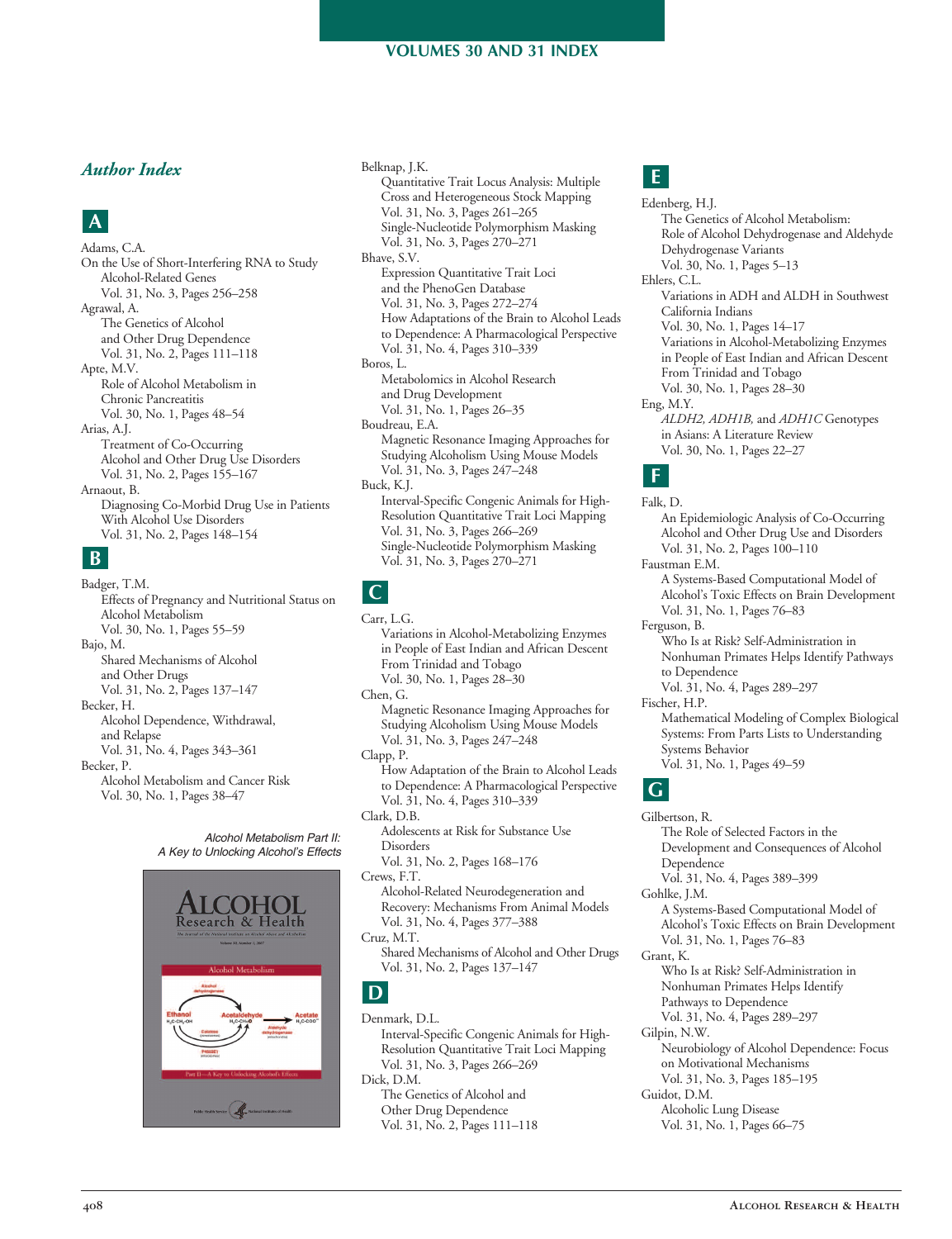#### Guo, Q.M.

 Commentary: Systems Biology and Its Relevance to Alcohol Research Vol. 31, No. 1, Pages 5–10

### **H**

 Metabolomics in Alcohol Research and Drug Vol. 31, No. 1, Pages 26–35 Viral Delivery of Small-Hairpin RNAs for Reducing Gene Expression in the Rodent Brain Vol. 31, No. 3, Pages 259–260 Proteomic Approaches for Studying Alcoholism and Alcohol-Induced Organ Damage Vol. 31, No. 1, Pages 36–48 Systems Biology in the Study of Neurological Disorders: Focus on Alzheimer's Disease Vol. 31, No. 1, Pages 60–65 A Systems-Based Computational Model of Alcohol's Toxic Effects on Brain Development Vol. 31, No. 1, Pages 76–83 An Epidemiologic Analysis of Co-Occurring Alcohol and Other Drug Use and Disorders Vol. 31, No. 2, Pages 100–110 Hitzemann, R. Strategies to Study the Neuroscience of Vol. 31, No. 3, Pages 231–232 Quantitative Trait Locus Analysis: Multiple Cross and Heterogeneous Stock Mapping Vol. 31, No. 3, Pages 261–265 Vol. 31, No. 3, Pages 270–271 Vol. 31, No. 3, Page 278 Expression Quantitative Trait Loci and the Vol. 31, No. 3, Pages 272–274 Harrigan, G.G. Development Heberlein, U. Hiller-Sturmhöfel, S. Alcoholism: Introduction Single-Nucleotide Polymorphism Masking Conclusions Hoffman, P.L. PhenoGen Database

> *Systems Biology: The Solution to Understanding AlcoholInduced Disorders?*



 How Adaptation of the Brain to Alcohol Leads to Dependence: A Pharmacological Perspective Vol. 31, No. 4, Pages 310–339 Expression Quantitative Trait Loci and the Vol. 31, No. 3, Pages 272–274 Hornbaker, C. PhenoGen Database

### **K**

 NIH Roadmap for Medical Research Vol. 31, No. 1, Pages 12–13 Alcoholic Lung Disease Vol. 31, No. 1, Pages 66–75 Kiley, C. Who Is at Risk? Self-Administration in Nonhuman Primates Helps Identify Pathways Vol. 31, No. 4, Pages 289–297 Neurobiology of Alcohol Dependence: Focus on Motivational Mechanisms Vol. 31, No. 3, Pages 185–195 What Is Addiction? Vol. 31, No. 2, Pages 93–95 Treatment of Co-Occurring Alcohol and Other Drug Use Disorders Vol. 31, No. 2, Pages 155–167 Krishnan-Sarin, S. Treatment Implications: Using Neuroscience to Guide the Development of New Pharmacotherapies for Alcoholism Vol. 31, No. 4, Pages 400–407 The Use of Magnetic Resonance Spectroscopy and Magnetic Resonance Imaging in Alcohol Vol. 31, No. 3, Pages 243–246 Magnetic Resonance Imaging Approaches for Studying Alcoholism Using Mouse Models Vol. 31, No. 3, Pages 247–248 Krystal, J.H. Treatment Implications: Using Neuroscience to Guide the Development of New Pharmacotherapies for Alcoholism Vol. 31, No. 4, Pages 400–407 Kantor, L.W. Kershaw, C.D. to Dependence Koob, G.F. Kranzler, H.R. Kroenke, C.D. Research

### **L**

Lasek, A.W.

Viral Delivery of Small-Harpin RNAs for Reducing Gene Expression in the Rodent Brain Vol. 31, No. 3, Pages 259–260 Li, T.K.

 What Is Addiction? Vol. 31, No. 2, Pages 93–95 Li, X.

 Magnetic Resonance Imaging Approaches for Studying Alcoholism Using Mouse Models Vol. 31, No. 3, Pages 247–248

 Communication Networks in the Brain: Neurons, Receptors, Neurotransmitters, Vol. 31, No. 3, Pages 196–214 Integrative Genetic Analysis of Alcohol Dependence Using the GeneNetwork Vol. 31, No. 3, Pages 275–277 in Asians: A Literature Review Vol. 30, No. 1, Pages 22–27 Proteomic Solutions for Analytical Challenges Associated With Alcohol Research and Alcohol Lu, L. Web Resources Luczak, S.E. *ALDH2, ADH1B,* and *ADH1C* Genotypes **M** MacCoss, M.J.

Lovinger, D.M.

 Vol. 31, No. 3, Pages 251–255 Metabolomics in Alcohol Research and Drug Development Vol. 31, No. 1, Pages 26–35 Timing of Alcohol and Other Drug Use Vol. 31, No. 2, Pages 96–99 Proteomic Approaches for Studying Alcoholism and Alcohol-Induced Organ Damage Vol. 31, No. 1, Pages 36–48 Quantitative Trait Locus Analysis: Multiple Cross and Heterogeneous Stock Mapping Vol. 31, No. 3, Pages 261–265 Vol. 31, No. 3, Pages 270–271 Interval-Specific Congenic Animals for High- Resolution Quantitative Trait Loci Mapping Vol. 31, No. 3, Pages 266–269 Maguire, G. Martin, C.S. Mayfield, R.D. McWeeney, S.K. Single-Nucleotide Polymorphism Masking Milner, L.C. Montane-Jaime, L.K.

Variations in Alcohol-Metabolizing Enzymes in People of East Indian and African Descent From Trinidad and Tobago Vol. 30, No. 1, Pages 28–30 Systems Genetics of Alcoholism Vol. 31, No. 1, Pages 14–25 Variations in Alcohol-Metabolizing Enzymes in People of East Indian and African Descent From Trinidad and Tobago Moore, J.H. Moore, S.

### Vol. 30, No. 1, Pages 28–30 **N**

Nagel, B.J.

 The Use of Magnetic Resonance Spectroscopy and Magnetic Resonance Imaging in Alcohol Research Vol. 31, No. 3, Pages 243–246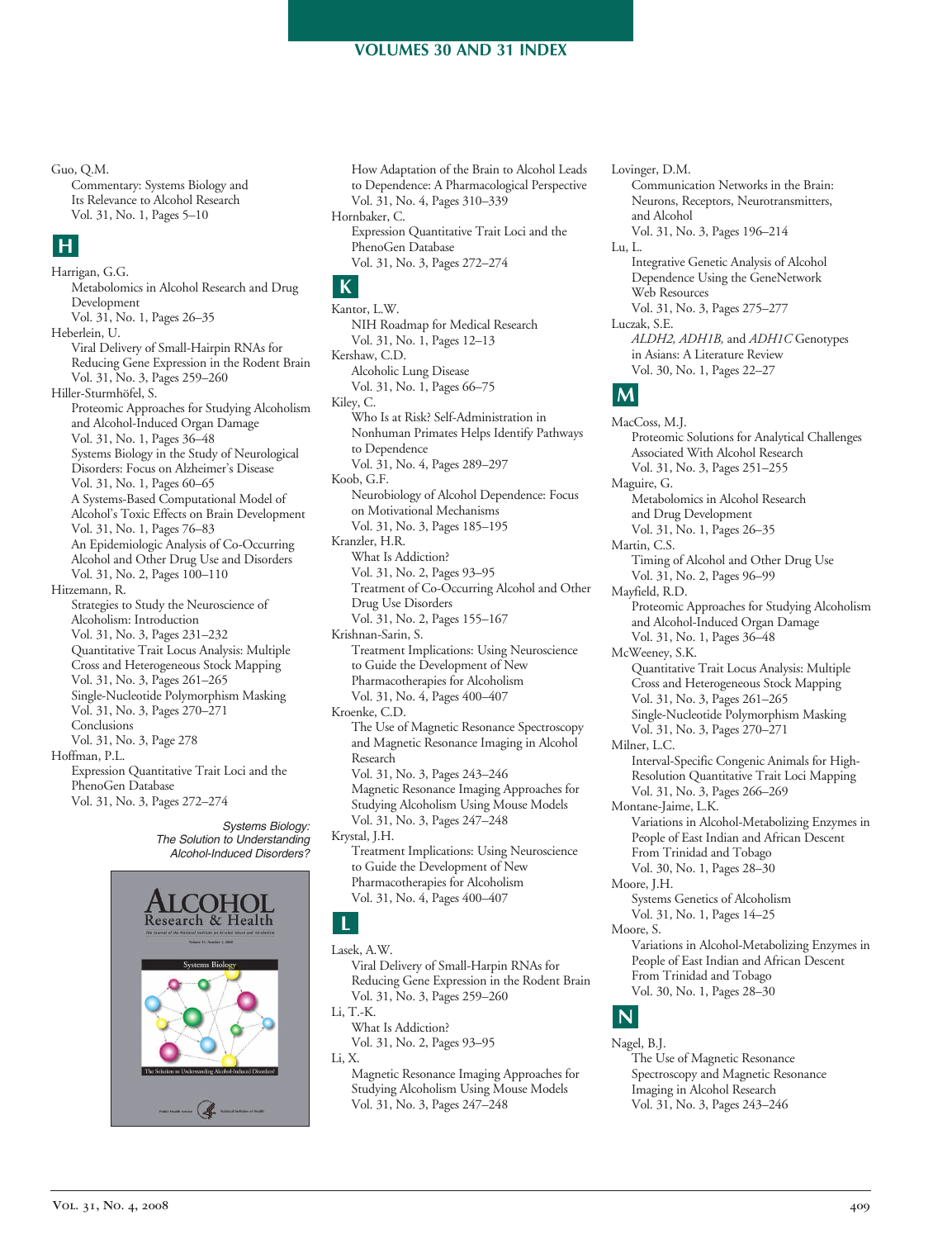Nixon, S.J. The Role of Selected Factors in the Development and Consequences of Vol. 31, No. 4, Pages 389–399 Alcohol Dependence

# **O**

 Strategies to Study the Neuroscience of Vol. 31, No. 3, Pages 231–232 Vol. 31, No. 3, Pages 249–250 Vol. 31, No. 3, Page 278 Odagiri, M. Who Is at Risk? Self-Administration in Nonhuman Primates Helps Identify Pathways Vol. 31, No. 4, Pages 289–297 O'Malley, S. Treatment Implications: Using Neuroscience to Guide the Development of New Pharmacotherapies for Alcoholism Vol. 31, No. 4, Pages 400–407 Oberbeck, D. Alcoholism: Introduction Laser-Assisted Microdissection Conclusions to Dependence

### **P**

 Systems Biology in the Study of Neurological Disorders: Focus on Alzheimer's Disease Vol. 31, No. 1, Pages 60–65 Vol. 31, No. 3, Pages 270–271 Diagnosing Co-Morbid Drug Use in Patients With Alcohol Use Disorders Vol. 31, No. 2, Pages 148–154 Pietrzykowski, A.Z. The Molecular Basis of Tolerance Vol. 31, No. 4, Pages 298–309 Pasinetti, G.M. Peters, S.T. Single-Nucleotide Polymorphism Masking Petrakis, I.L.



 *Alcohol and Other Drugs*

 Pfefferbaum, A. Magnetic Resonance Imaging of the Living Brain: Evidence for Brain Degeneration Among Alcoholics and Recovery With Vol. 31, No. 4, Pages 369–376 Role of Alcohol Metabolism inChronic Pancreatitis Vol. 30, No. 1, Pages 48–54 From Event-Related Potential to Oscillations: Genetic Diathesis in Brain (Dys)Function and Vol. 31, No. 3, Pages 238–242 Prather, R. The Role of Selected Factors in the Development and Consequences of Vol. 31, No. 4, Pages 389–399 Abstinence Pirola, R.C. Porjesz, B. Alcohol Dependence Alcohol Dependence

### **R**

From Event-Related Potential to Oscillations: Genetic Diathesis in Brain (Dys)Function and Alcohol Dependence Vol. 31, No. 3, Pages 238–242 Shared Mechanisms of Alcohol and Other Drugs Vol. 31, No. 2, Pages 137–147 Effects of Pregnancy and Nutritional Status on Alcohol Metabolism Vol. 30, No. 1, Pages 55–59 Rosenbloom, M.J. Magnetic Resonance Imaging of the Living Brain: Evidence for Brain Degeneration Among Alcoholics and Recovery With Vol. 31, No. 4, Pages 369–376 Rangaswamy, M. Roberto, M. Ronis, M.J.J. Abstinence

# **S**

 Expression Quantitative Trait Loci and the Vol. 31, No. 3, Pages 272–274 Systems Genetics of Alcoholism Vol. 31, No. 1, Pages 14–25 Shared Mechanisms of Alcohol and Other Drugs Vol. 31, No. 2, Pages 137–147 Health-Related Effects of Genetic Variations of Alcohol-Metabolizing Enzymes in African Vol. 30, No. 1, Pages 18–21 Alcohol Metabolism and Cancer Risk Vol. 30, No. 1, Pages 38–47 Saba, L. PhenoGen Database Sayarath, V. Schweitzer, P. Scott, D.M. Americans Seitz, H.K.

 Effects of Pregnancy and Nutritional Status on Vol. 30, No. 1, Pages 55–59 Systems Genetics of Alcoholism Vol. 31, No. 1, Pages 14–25 Stafford, J. Who Is at Risk? Self-Administration in Nonhuman Primates Helps Identify Pathways Vol. 31, No. 4, Pages 289–297 Proteomic Approaches for Studying Alcoholism and Alcohol-Induced Organ Damage Vol. 31, No. 1, Pages 36–48 Translational Studies of Alcoholism: Bridging the Gap Vol. 31, No. 3, Pages 215–230 Shankar, K. Alcohol Metabolism Sloan, C.D. to Dependence Sobin, J. Sullivan, E.V.

## **T**

 Expression Quantitative Trait Loci and the Vol. 31, No. 3, Pages 272–274 Health-Related Effects of Genetic Variations of Alcohol-Metabolizing Enzymes in African Vol. 30, No. 1, Pages 18–21 Positron Emission Tomography As a Tool for Studying Alcohol Abuse Vol. 31, No. 3, Pages 233–237 Adolescents at Risk for Substance Vol. 31, No. 2, Pages 168–176 Theide, A. Who Is at Risk? Self-Administration in Nonhuman Primates Helps Identify Pathways Vol. 31, No. 4, Pages 289–297 Treistman, S.N. The Molecular Basis of Tolerance Vol. 31, No. 4, Pages 289–309 Tabakoff, B. PhenoGen Database Taylor, R.E. Americans Thanos, P.K. Thatcher, D.L. Use Disorders to Dependence

## **V**

 Positron Emission Tomography As a Tool for Studying Alcohol Abuse Vol. 31, No. 3, Pages 233–237 of Alcohol Metabolism in Chronic Pancreatitis Vol. 30, No. 1, Pages 48–54 Volkow, N.D. Vonlaufen, A. **W**

# Wall, T.L.

 in Asians: A Literature Review Vol. 30, No. 1, Pages 22–27 *ALDH2, ADH1B,* and *ADH1C* Genotypes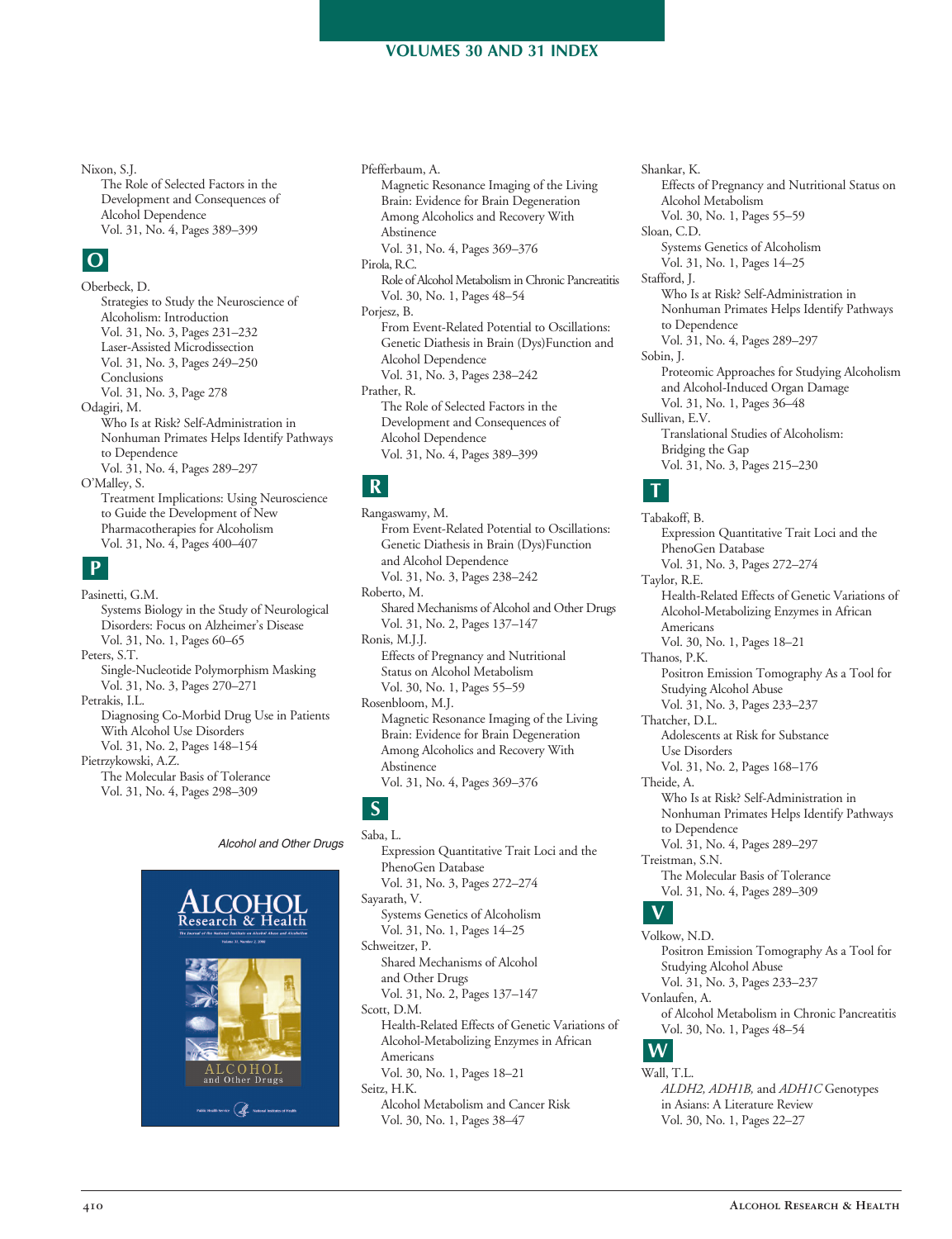Vol. 31, No. 3, Pages 270–271 The Influence of Stress on the Transition From Drug Use to Addiction Vol. 31, No. 2, Pages 119–136 Positron Emission Tomography As a Tool for Studying Alcohol Abuse Vol. 31, No. 3, Pages 233–237 Integrative Genetic Analysis of Alcohol Dependence Using the GeneNetwork Vol. 31, No. 3, Pages 275–277 Role of Alcohol Metabolism in Vol. 30, No. 1, Pages 48–54 Proteomic Solutions for Analytical Challenges Associated With Alcohol Research Vol. 31, No. 3, Pages 251–255 Walter, N.A.R. Single-Nucleotide Polymorphism Masking Wand, G. Wang, G.-J. Williams, R.W. Web Resources Wilson, J.S. Chronic Pancreatitis Wu, C.C. **Y** Yi, H.-Y.

An Epidemiologic Analysis of Co-Occurring Alcohol and Other Drug Use and Disorders Vol. 31, No. 2, Pages 100–110 Yin, H.H. From Actions to Habits: Neuroadaptations Leading to Dependence Vol. 31, No. 4, Pages 340–347

# **Z**

 Translational Studies of Alcoholism: Bridging the Gap Vol. 31, No. 3, Pages 215–230 Zahr, N.M.

 *Neuroscience: Pathways to Alcohol Dependence Part I—Overview of the Neurobiology of Dependence*



#### Zakhari, S.

 Commentary: Systems Biology and Its Relevance to Alcohol Research Vol. 31, No. 1, Pages 5–10 On the Use of Short-Interfering RNA to Vol. 31, No. 3, Pages 256–258 Zawada, W.M. Study Alcohol-Related Genes

### *Index of Articles*

 Adolescents at Risk for Substance Use Disorders D.L. Thatcher and D.B. Clark Vol. 31, No. 2, Pages 168–176 Alcohol Dependence, Withdrawal, and Relapse Vol. 31, No. 4, Pages 348–361 Alcoholic Lung Disease C.D. Kershaw and D.M. Guidot Vol. 31, No. 1, Pages 66–75 Alcohol Metabolism and Cancer Risk H.K. Seitz and P. Becker Vol. 30, No. 1, Pages 38–47 Alcohol-Related Neurodegeneration and Recovery: Mechanisms From Animal Models Vol. 31, No. 4, Pages 377–388 *ALDH2, ADH1B*, and *ADH1C* Genotypes in Asians: A Literature Review M.Y. Eng, S.E. Luczak, and T.L. Wall Vol. 30, No. 1, Pages 22–27 **A** H.C. Becker F.T. Crews

**C**

 Commentary: Systems Biology and Its Relevance to Alcohol Research Q.M. Guo and S. Zakhari Vol. 31, No. 1, Pages 5–10 Communication Networks in the Brain: Neurons, Receptors, Neurotransmitters, and Alcohol

 Vol. 31, No. 3, Pages 196–214 D.M. Lovinger

# **D**

Diagnosing Co-Morbid Drug Use in Patients With Alcohol Use Disorders B. Arnaout and I.L. Petrakis Vol. 31, No. 2, Pages 148–154

# **E**

 Effects of Pregnancy and Nutritional Status on K. Shankar, M.J.J. Ronis, and T.M. Badger Vol. 30, No. 1, Pages 55–59 An Epidemiologic Analysis of Co-Occurring Alcohol and Other Drug Use and Disorders D. Falk, H.-Y. Yi, and S. Hiller-Sturmhöfel Vol. 31, No. 2, Pages 100–110 Expression Quantitative Trait Loci and the L. Saba, P.L. Hoffman, C. Hornbaker, S.V. Bhave, and B. Tabakoff Vol. 31, No. 3, Pages 272–274 Alcohol Metabolism PhenoGen Database

## **F**

 From Actions to Habits: Neuroadaptations Leading to Dependence Vol. 31, No. 4, Pages 340–347 From Event-Related Potential to Oscillations: Genetic Diathesis in Brain (Dys)Function and M. Rangaswamy and B. Porjesz **H** Vol. 31, No. 3, Pages 238–242 H.H. Yin Alcohol Dependence

# **G**

 The Genetics of Alcohol and Other Drug D.M. Dick and A. Agrawal Vol. 31, No. 2, Pages 111–118 The Genetics of Alcohol Metabolism: Role of Alcohol Dehydrogenase and Aldehyde Vol. 30, No. 1, Pages 5–13 Dependence Dehydrogenase Variants H.J. Edenberg

### **H**

Health-Related Effects of Genetic Variations of Alcohol-Metabolizing Enzymes in D.M. Scott and R.E. Taylor Vol. 30, No. 1, Pages 18–21 How Adaptation of the Brain to Alcohol Leads to Dependence: A Pharmacological Perspective P. Clapp, S.V. Bhave, and P.L. Hoffman Vol. 31, No. 4, Pages 310–339 African Americans